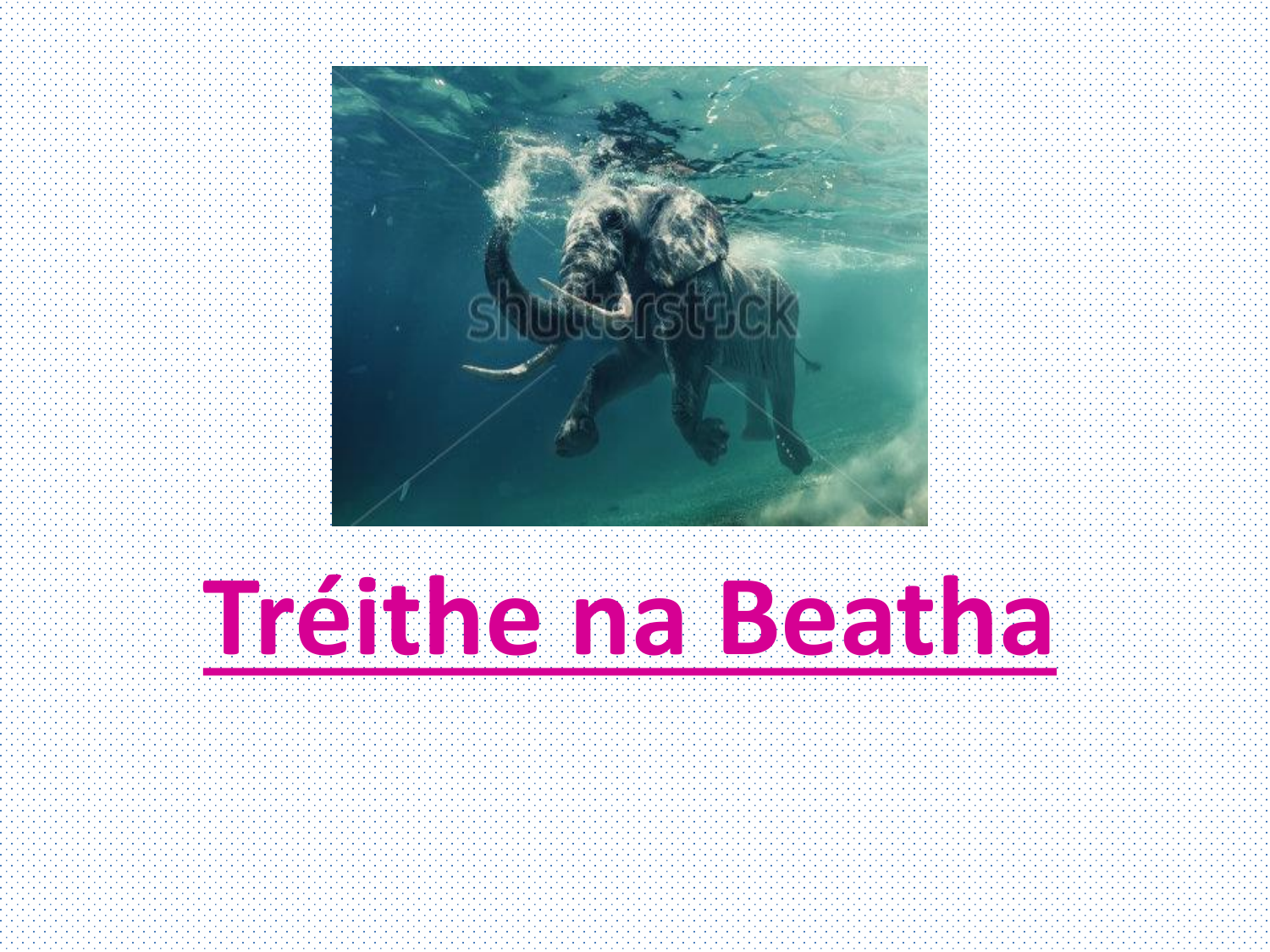## **Tá éagsúlacht mhór bheatha ar an domhan – ach cad is brí le bheith**

#### **beo?**

# 5 phríomhthréith:

**1. Eagar 2. Cothú**

# **3. Freagairt**

**4. Eisfhearadh**



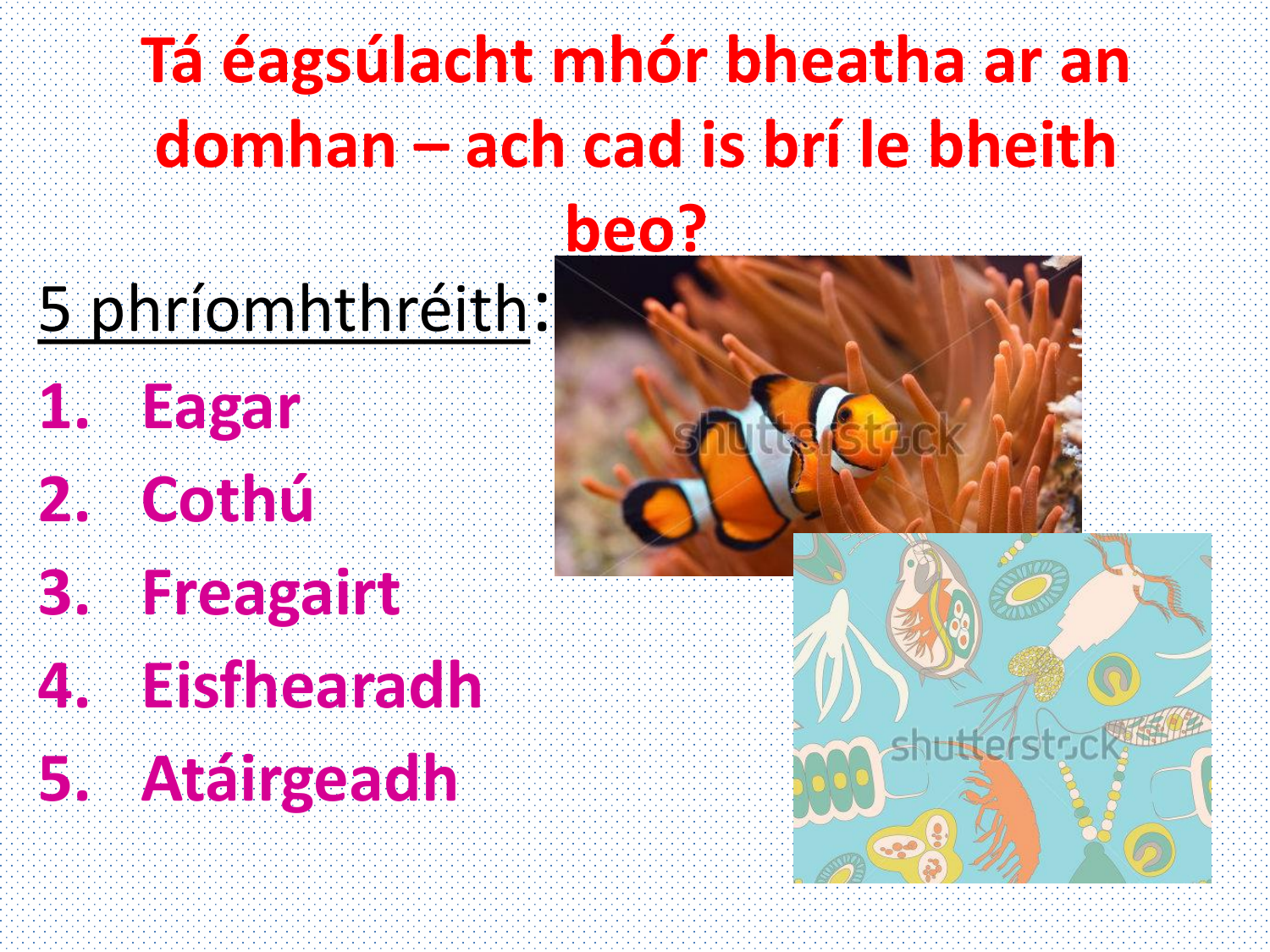

### **Orgánach -** aon ní **beo**

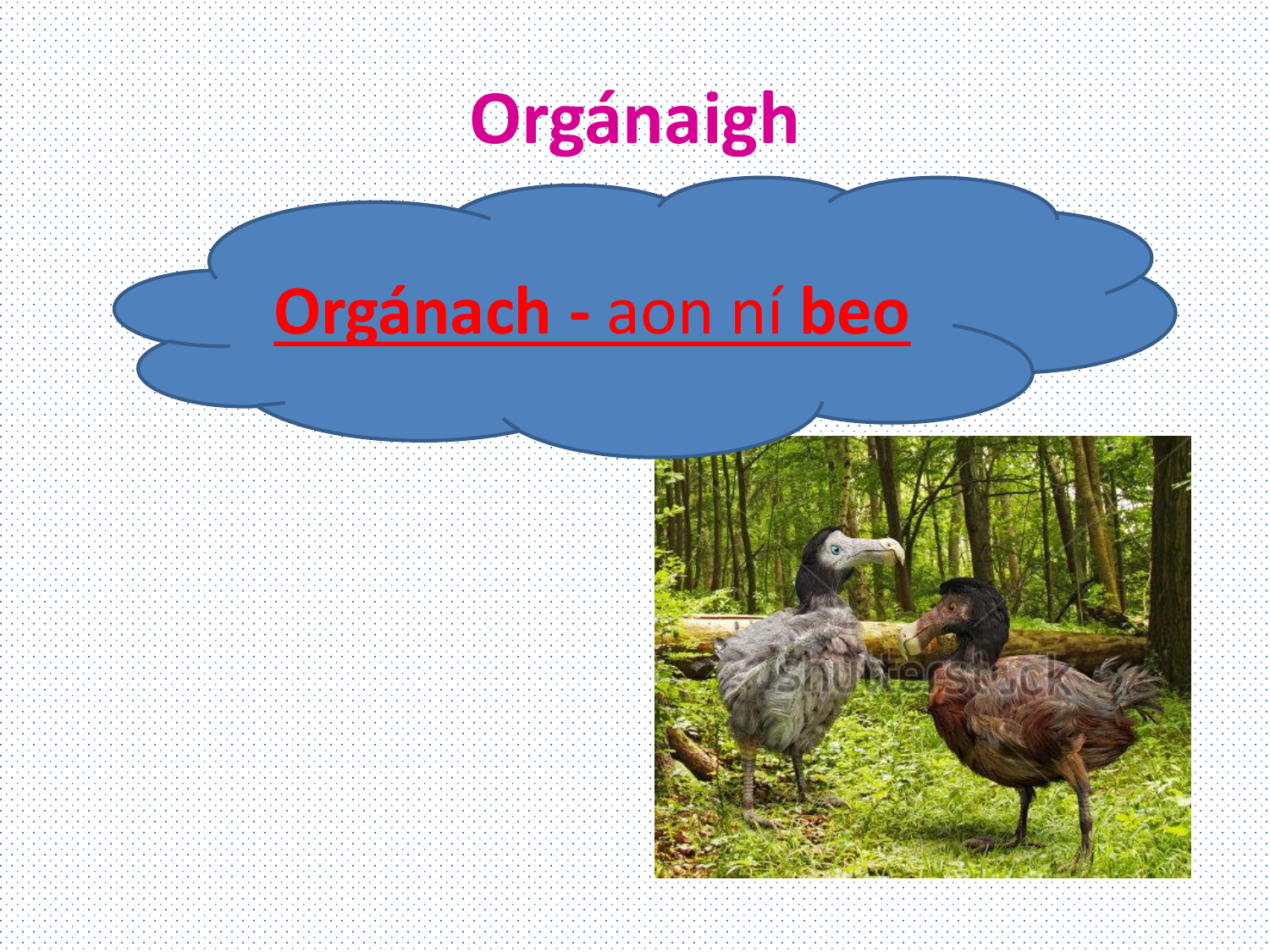**Beatha:** bíonn na 5 thréith seo a leanas ag aon ní atá beo atáirgeadh, cothú, eagar, eisfhearadh & freagairt.



#### **Leanúnachas Beatha:** go gcruthaíonn nithe beo (orgánaigh) aonán dá speiceas thar thréimhse ama.

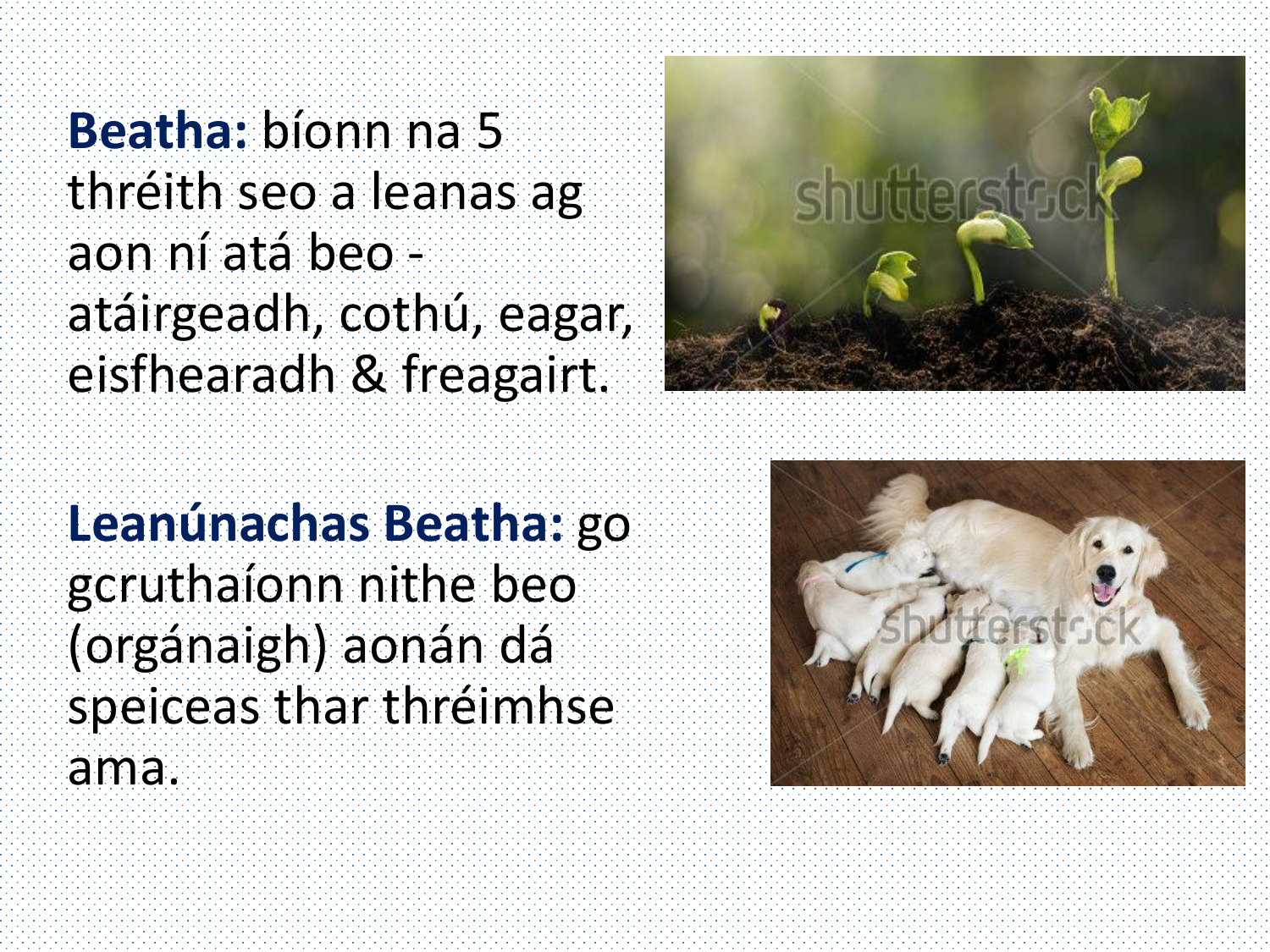

- Tá nithe beo déanta de **chealla.**
- Bíonn **orgánaigh aoncheallacha** (Aiméibe) ann. • In **orgánaigh ilcheallacha,** bíonn na cealla eagraithe i bhfíocháin, in orgáin, i gcórais & in aonáin.

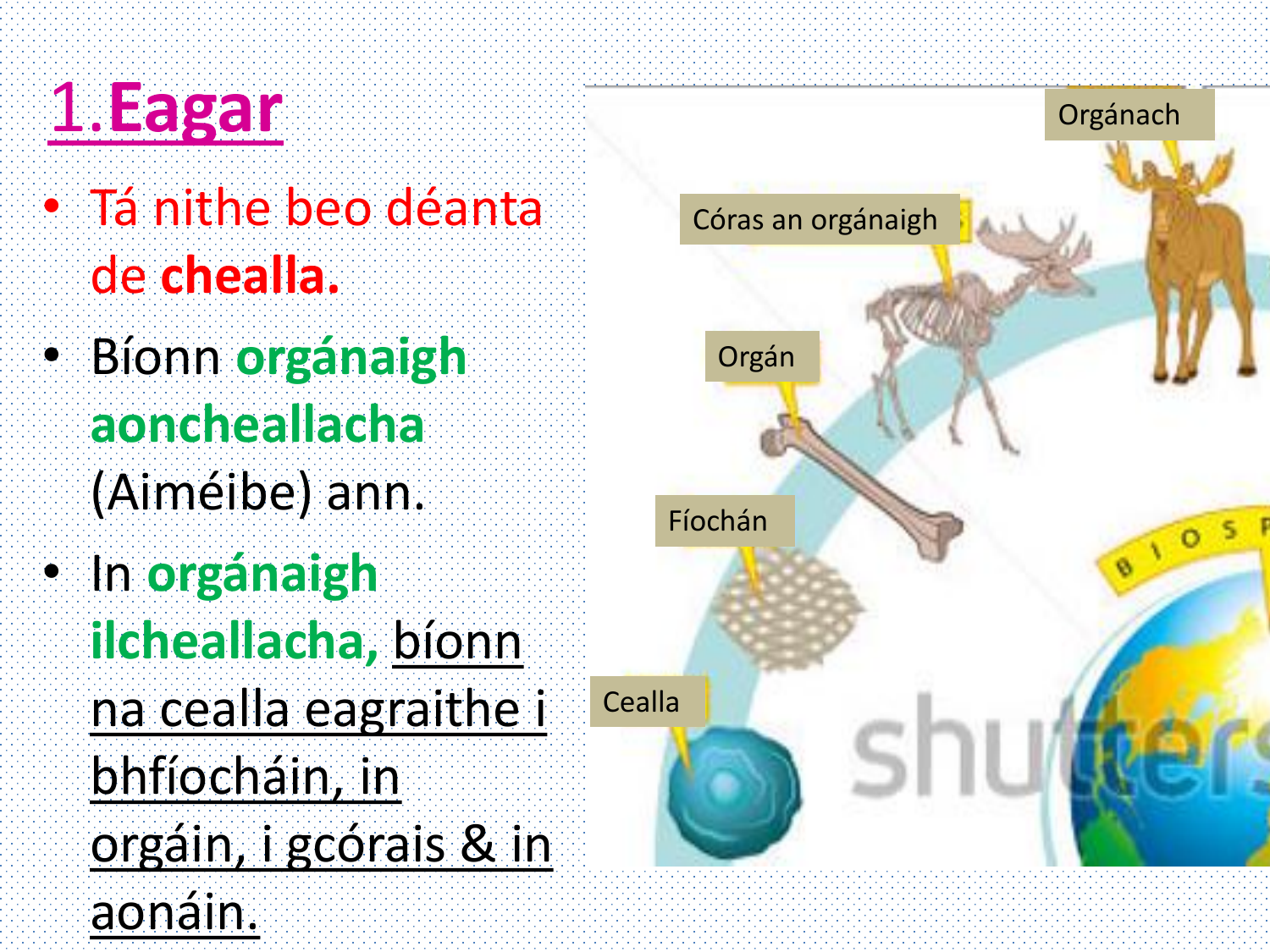

- **an slí ina bhfaigheann orgánaigh fuinneamh i bhfoirm cothaithigh.**
- Bíonn na cothaithigh ag teastáil d'fhás agus d'fhorbairt.
- Faigheann GACH orgánach cothú i gceann de dhá slí:
- **(1)Uatrófaigh:** Orgánaigh a dhéanann a gcuid bia féin. **m.sh. Fótaisintéis i bplandaí.**
- **(2) Heitreatrófaigh:** Orgánaigh a thógann isteach bia réamhdhéanta. **(na hainmhithe, fungais srl.**)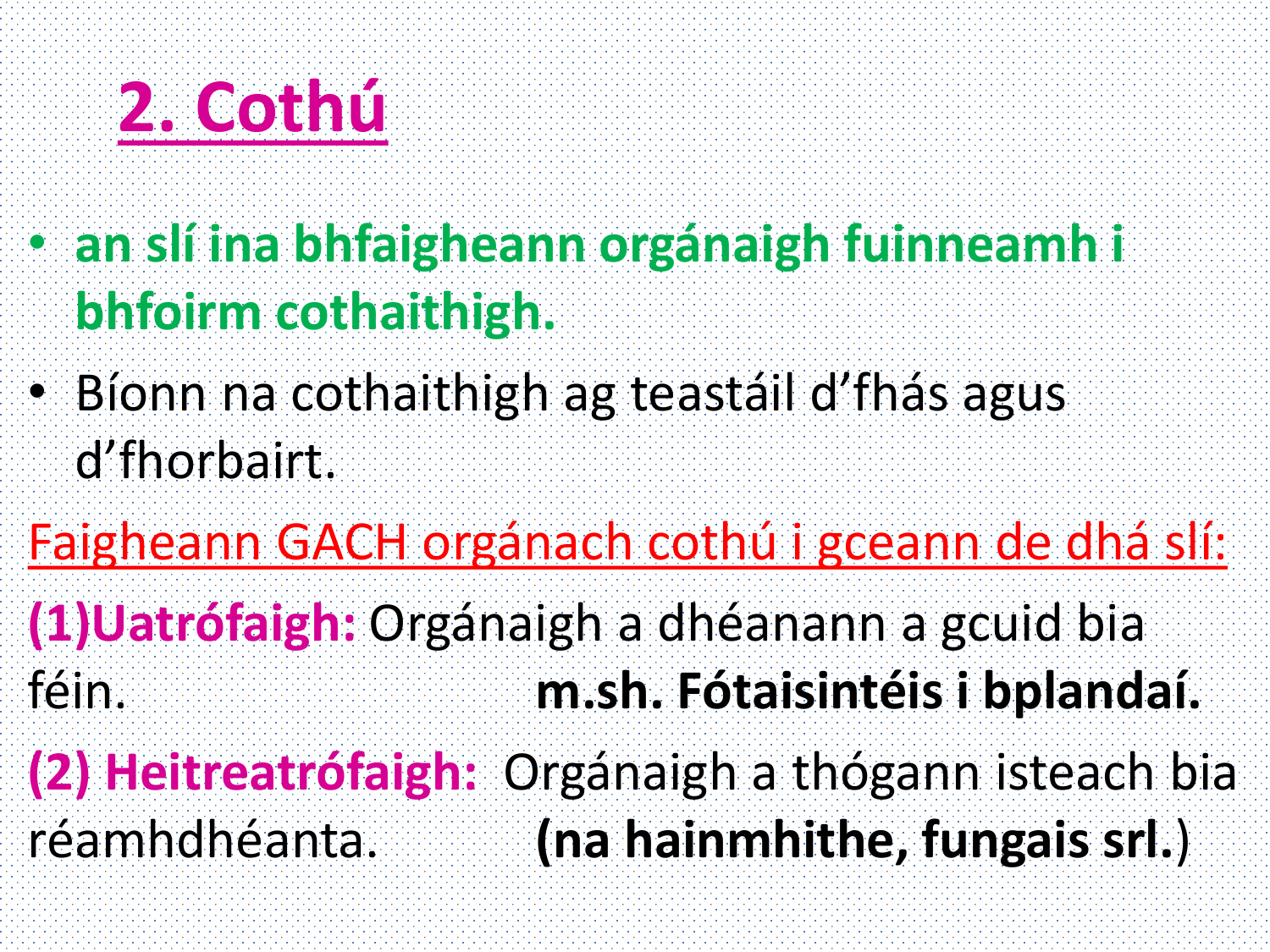## **3.Freagairt**

### An tslí ina ndeánann orgánaigh déileáil le spreagthaí.



- Freagraíonn *ainmhithe* do sholas, d'fhuaim agus do mhothú srl…
- Freagraíonn *plandaí* do sholas, do dhomhantarraingt srl..

Cén fáth a bhfuil freagairt chomh tábhachtach sin ?????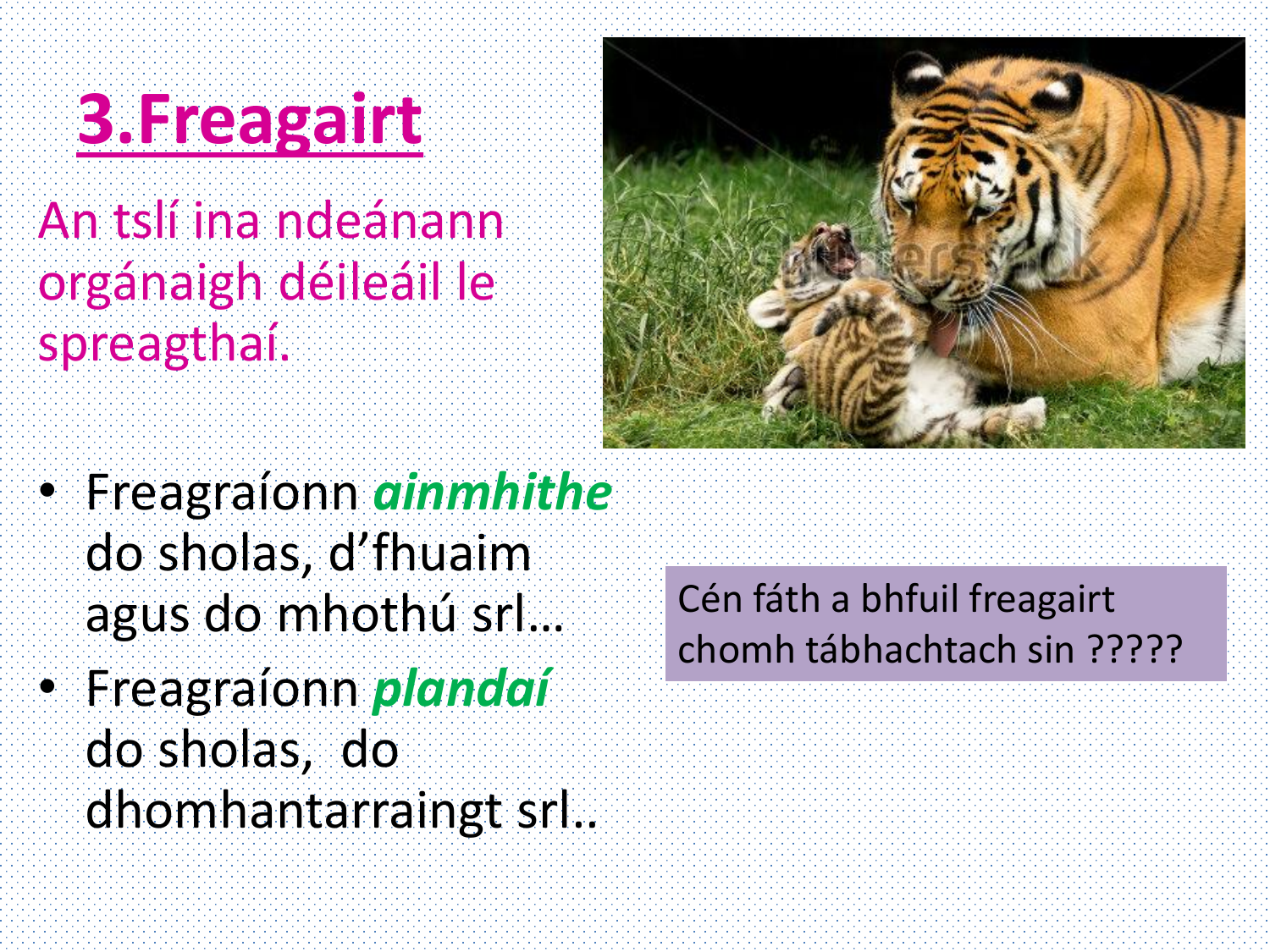## **4.Eisfhearadh:**

## Fáil réidh le fuíollabhar ón

#### gcorp.

### • **Eisfhearann mamaigh:**

úiré, uisce & salann trí na duáin, galuisce & CO₂ trí na scamhóga & uisce & salann (allas) tríd an gcraiceann

• **Eisfhearann plandaí:**

ocsaigin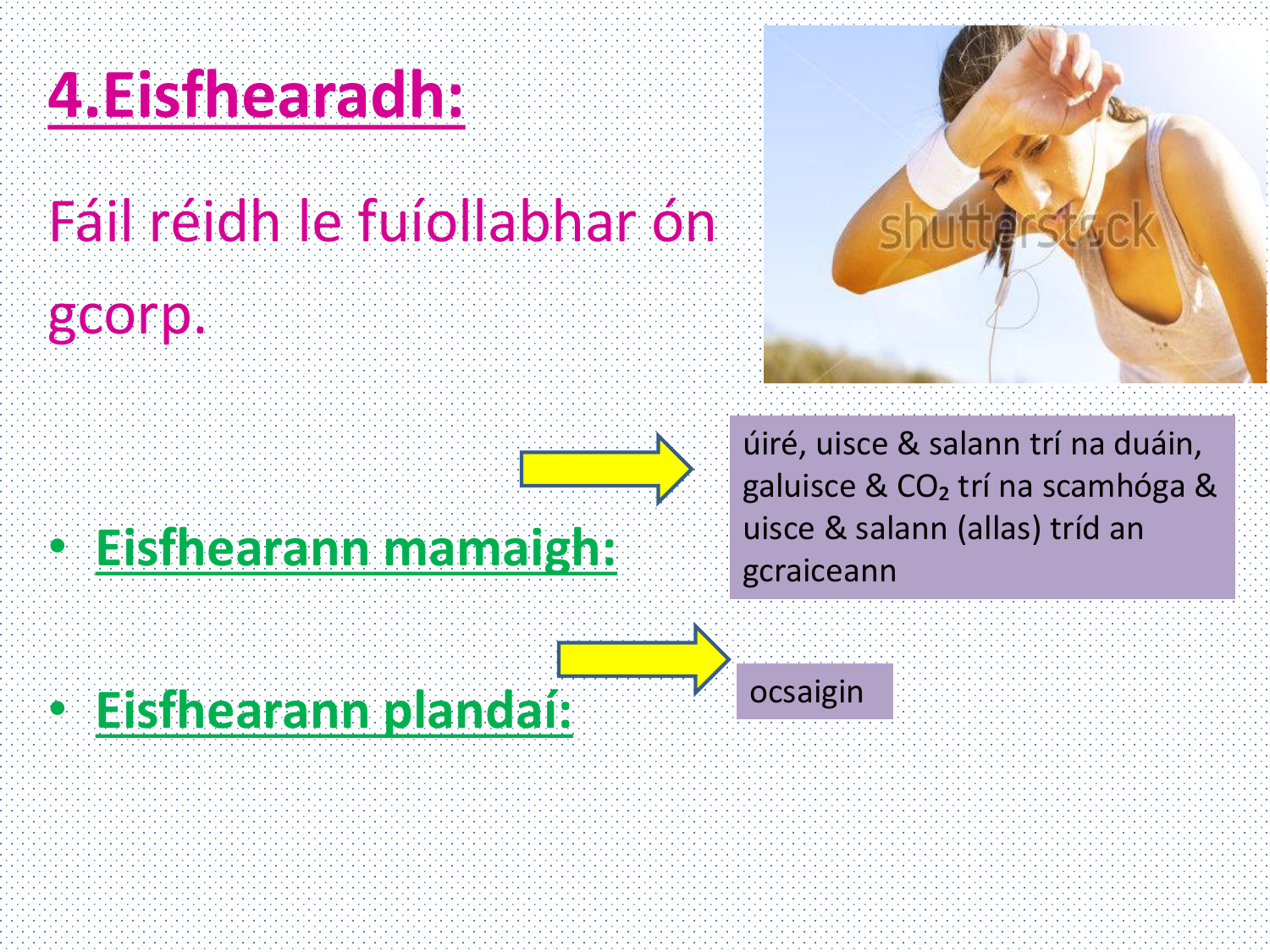## **5.Atáirgeadh:**

An slí ina gcuireann orgánach aonán nua cosúil leis féin ar fáil.



- **2 shaghas atáirgthe –**
- atáirgeadh éighnéasach
- atáirgeadh gnéasach.